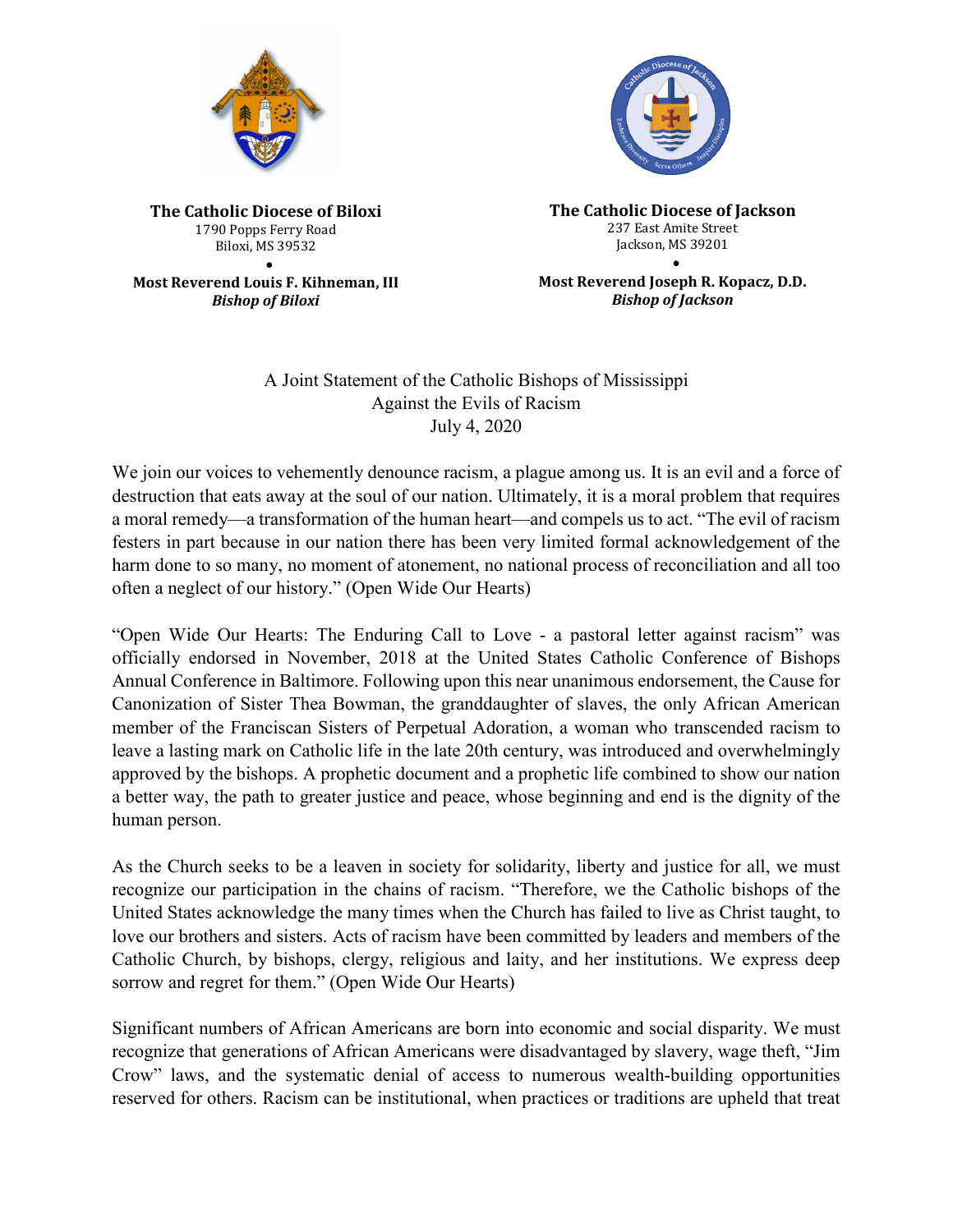certain groups of people unjustly. The cumulative effects of personal sins of racism have led to social structures of injustice and violence. (Open Wide Our Hearts)

The heartless killing of George Floyd sparked a national outcry against the tyranny of racism. The actions and inactions of the officers involved are symptomatic of a pattern that has reached critical mass and has exploded across our nation and beyond. That brutal assault violates the fundamental truth lamented in "Open Wide our Hearts" that all people are created in the image and likeness of God. When this truth is ignored, the consequence is prejudice and fear of the other, and all too often, hatred. In the Gospel of John 3:16 we hear the foundation of the Christian faith that "God so loved the world he sent his only Son." Not surprisingly, in the first letter of John 3:15 we hear "Everyone who hates his brother is a murderer."

Despite the great blessings of liberty that this country offers, especially our freedoms afforded in the First Amendment, which includes both the freedom of religion and to peaceful protest, we must admit the plain truth that for many of our fellow citizens, interactions with the police are often fraught with fear and even danger. At the same time, we reject harsh rhetoric that belittles and dehumanizes our law enforcement personnel as a whole, most of whom labor to keep our communities safe, and we condemn attacks against police and the rioting and violence taking place across our country.

Sister Thea addressed the toxic reality of racism on many occasions and spoke on behalf of her people. "When I was growing up, many of the old women who had undergone the ignominy of slavery were around, and they told us about slavery because we had to know about freedom. They told us about misery. The black woman has a task when the world says to her children, when the world says to her husband, when the world says to her mamma and to her, 'there is something wrong with you. Your skin is too black. Your nose is too flat. Your hair is too nappy and too short. And you're slow. And you're ignorant. And you can't learn like white folks. And you're immoral.' That's what the racist society told us and told our children about themselves. The result was one of the great problems of the black community, the problem of low self-esteem, and it kills us." (Mercy College of Detroit 1989). A poster at one of the peaceful protests in our nation illuminates this lament. "We said black lives matter. Never said: only black lives matter. We know: all lives matter. We just need your help ... black lives are in danger."

The enduring call to love is the heart of the matter and the antidote to this toxin. Love is an extraordinary force which leads people to opt for courageous and generous engagement in the field of justice and peace. For many in Mississippi who strive to live by the Word of God, we cannot ignore the prophets. "You have been told, o mortal, what is good, and what the Lord requires of you: Only to do justice, to love goodness, and to walk humbly with your God" (Micah 6:8), and from the prophet Amos, "Let justice roll down like waters, and righteousness like an ever-flowing stream." (Amos 5:2)

Sister Thea's life is a living legacy and testimony to the sacrifice and commitment of many in the Catholic Church for generations across Mississippi in the quest to overcome racism. Sister Thea was born in Yazoo City, Mississippi, December 29, 1937, and grew up in Canton. Her mother was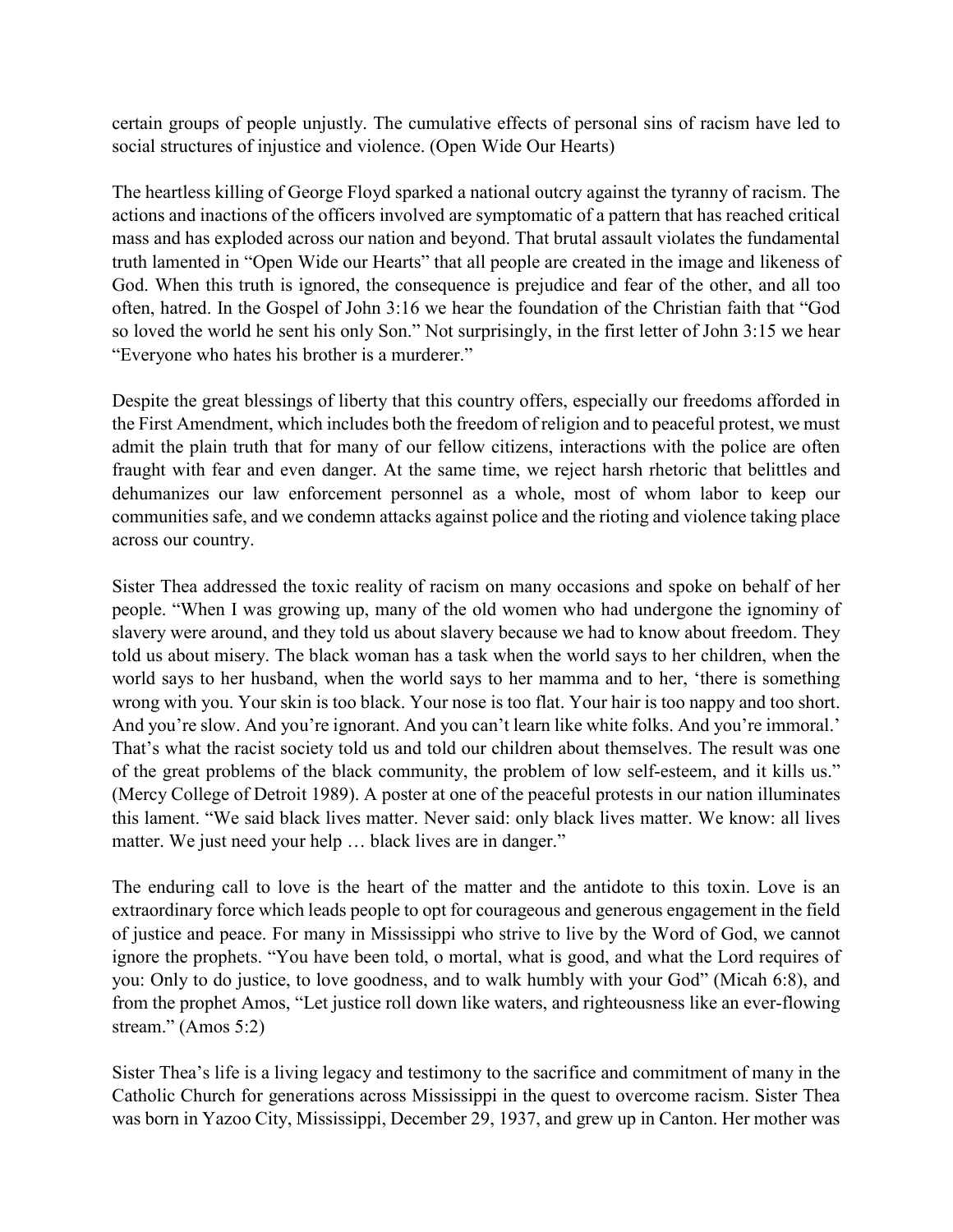a teacher and her father was the only African American physician in Canton. Her parents sent her to Holy Child Jesus School. Thea was reared as a Protestant, until at age nine when she asked her parents if she could become Catholic. "I was drawn to examine and accept the Catholic faith because of the day-to-day witness of Catholic Christians who first loved me, then shared with me their story, their values, their beliefs; who first loved me, then invited me to share with them in community, prayer and mission. As a child I did not recognize evangelization at work in my life. I did recognize love, service, community, prayer and faith." (The non-Catholic in the Catholic School)

Gifted with a brilliant mind, beautiful voice and a dynamic personality, Sister Thea shared the message of God's love through a teaching career. After 16 years of teaching at the elementary, secondary school and university level, the bishop of Jackson, Mississippi invited her to become the consultant for intercultural awareness. In her role as consultant Sister Thea gave presentations across the country; lively gatherings that combined singing, gospel teaching, prayer and storytelling. Her programs were directed to break down racial and cultural barriers. She encouraged people to communicate with one another so that they could understand other cultures and races. In 1984, Sister Thea was diagnosed with breast cancer. She prayed 'to live until I die.' Her prayer was answered, and Sister Thea continued her gatherings seated on a wheel chair. In 1989, the U. S. Bishops invited her to be a key speaker at their conference on Black Catholics. At the end of the meeting, Sister Thea's invitation, the bishops stood and sang "We Shall Overcome" with gusto. Sister Thea lived a full Life. She fought evil, especially prejudice, suspicion, hatred, and things that drive people apart. She fought for God and God's people until her death in 1990. (Cause for Canonization)

As bishops in our time in Mississippi, we recommit ourselves to continue to liberate the Church from the evil of racism that severely compromises our mission to make disciples of all nations in the name of Jesus Christ. With the ordained priests and deacons, religious and laity in our diocese we pledge ourselves to strengthen our Catholic tradition to educate, to serve, and to empower all who are on the margins in our communities, especially those who are oppressed by the yoke of racism. We are not powerless and the witness of Sister Thea's life is an icon of hope that for those who love God all things work together for good, for those who are called according to his purpose. (Romans 8:28)

+ Louis Kingerman

Bishop of Biloxi Bishop of Jackson

Louis F. Kihneman, III Joseph R. Kopacz